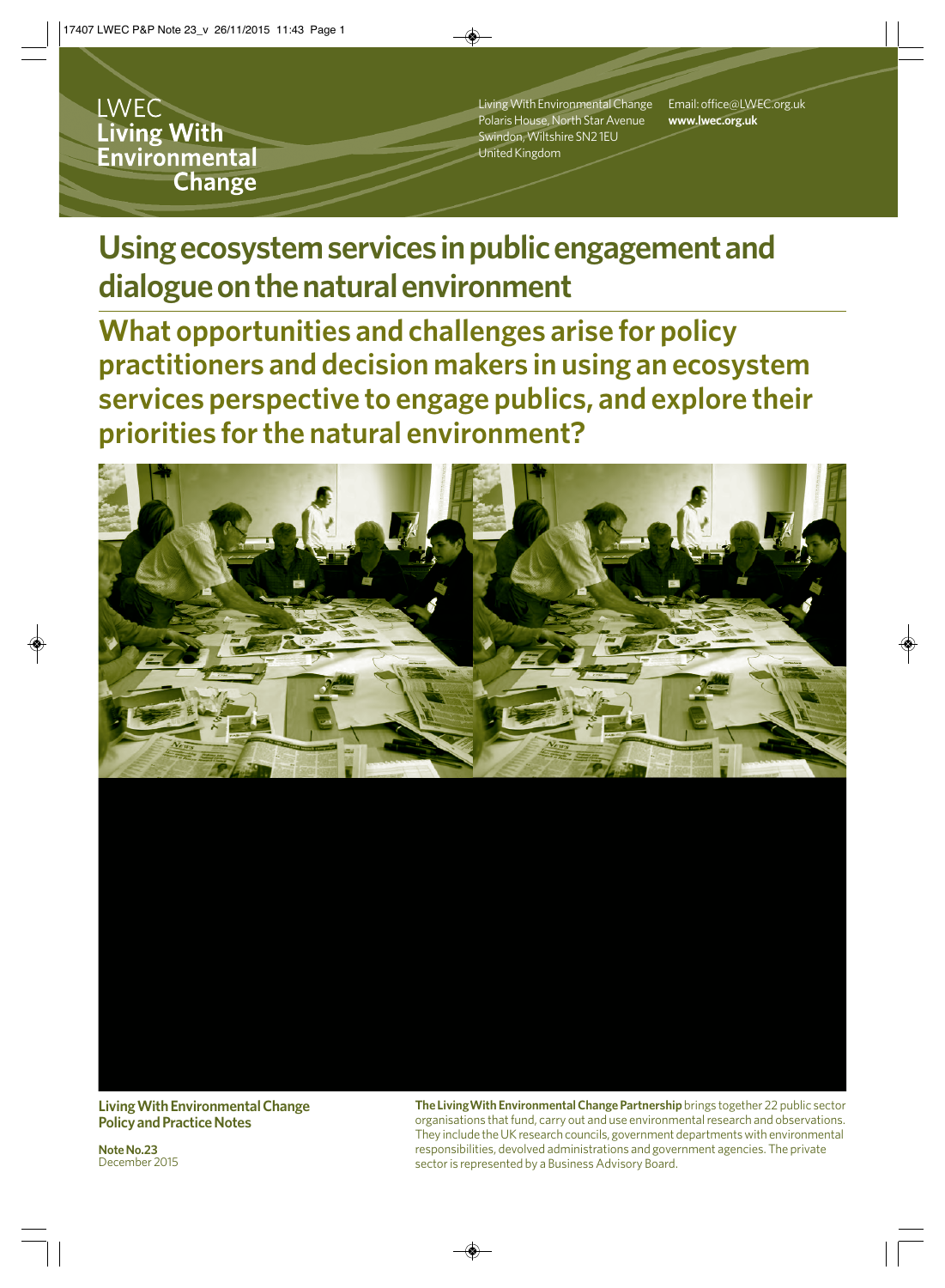**Managing the natural environment from an ecosystem services starting point has been a distinguishing feature of recent environmental research and policy and practice. Applications of the concept within decision making commonly emphasise broad and deep stakeholder engagement, but this involves working with a new language and philosophy to understand and value the natural world. What potential benefits and opportunities arise for organisations with responsibilities and interests in environmental management, such as local authorities, national delivery bodies and NGOs, when using an ecosystem services perspective to engage wider publics in dialogue about the natural environment and how it should be managed? How can barriers to communication and engagement be overcome?**

#### **What do we mean by ecosystem services when we are making decisions about the environment?**

#### **The idea of ecosystem services is the core concept in the Ecosystem Approach. This Approach:**

- Promotes integrated thinking about the management of land, water and living resources.
- Might include, for example, managing catchments to reduce flood risk and improve drinking and bathing water quality, or deciding how to balance food production with other benefits from agricultural land.
- **Is based on public involvement. According to the** Convention on Biological Diversity making decisions about ecosystem services is first and foremost a matter of societal choice.

### **Why use an ecosystem services perspective as part of public engagement and dialogue?**

**An ecosystem services perspective can encourage public interest in, and debate about, the natural environment and its management because it:**

- **Promotes holistic thinking** bringing together a range of resource management issues into a single framework. It encourages people to understand the connections between diverse agendas and thus explore priorities in a systematic, joined-up way.
- **Makes it personal** emphasising benefits to well-being means that the connection between the natural environment and people's quality of life is unambiguous. Priorities for the natural world are discussed in terms that matter directly to people.
- **Broadens the remit** revealing that the natural environment is important for people's quality of life in many and diverse ways. The perspective encourages a more expansive view of the reach of environment issues.
- **Challenges assumptions** highlighting that land can be managed for a variety of potential benefits. This helps unsettle assumptions about what land is supposed to be for, as well as people's roles in the management and use of land.
- **Acknowledges complexity** showing that decisions about how the natural environment is managed are rarely clear cut. It therefore invites and provokes debates about the relative merits of different courses of action.
- **Provides a positive outlook**  emphasising the services and benefits of the natural environment, rather than a gloomy, problem-focused agenda implying limits or constraints on personal freedoms.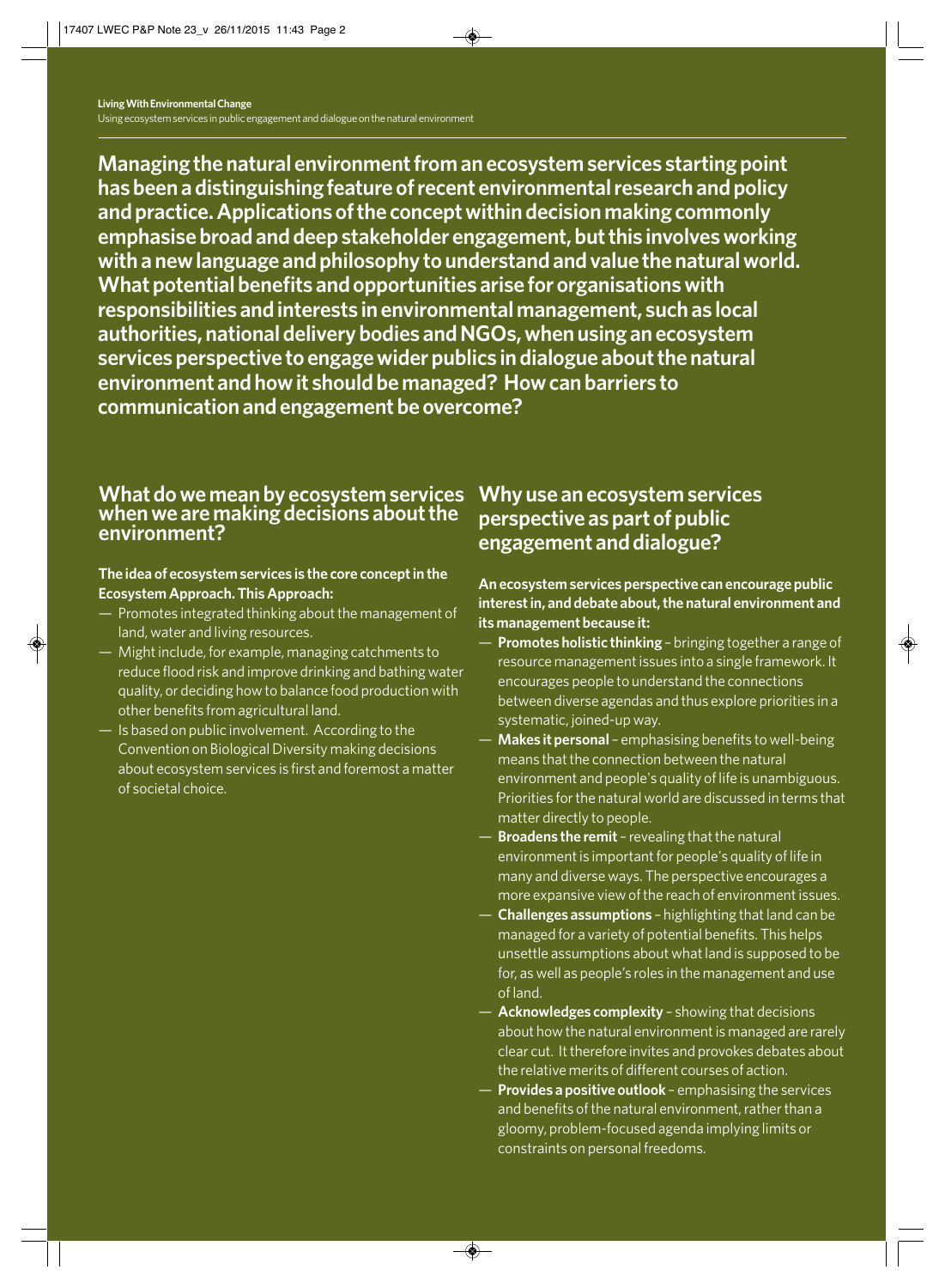### **What barriers may impede the use of ecosystems services in public dialogue?**

#### **Using a novel framework in public engagement always has some drawbacks:**

- **Language** the concept of ecosystem services has currency in policy and scientific communities, but may be viewed as abstract jargon and therefore off-putting to a wider public.
- **Categories** the categories used to group different types of ecosystem services may be confusing. For example, regulating services may be mistaken by general audiences for the practice of regulation, as in governance and law making, or the practical act of management.
- **View of nature** the concept of ecosystem services may be taken by people to imply the natural world is purely about human gain. They may be reluctant to engage with a framework if it is thought to obscure wider duties of care and responsibility to nature.
- **Complexity** The sheer diversity of issues conveyed by the framework of ecosystem services can be daunting. People may struggle to see how the framework can be used and how they as individuals or communities could influence change.

### **What role can monetary valuation evidence play?**

**Valuation of ecosystem services in monetary terms is a prominent strand of this perspective from an economic starting point and is designed to inform choices and priorities for the natural environment. However, there are pros and cons when using this evidence as part of the engagement process:**

- Monetary valuation evidence may be viewed by people as encouraging a consumerist view of nature. Its use in decision making may be seen as analogous to commodifying nature and invite concern among people that nature is something for which public funding can be cut, or something that is currently free, but for which people will have to pay in future.
- Overreliance on monetary valuation evidence may be viewed as inadequate by people the closer to home the context for dialogue and decision making gets, in both geographical and personal terms, and the more risks and uncertainties a decision and engagement process is addressing.
- Money provides a measure of worth that many people will readily understand and this may help to promote awareness of nature's value at a broad societal level, as well as help to provoke, and set the terms of, a wider debate on valuing nature.